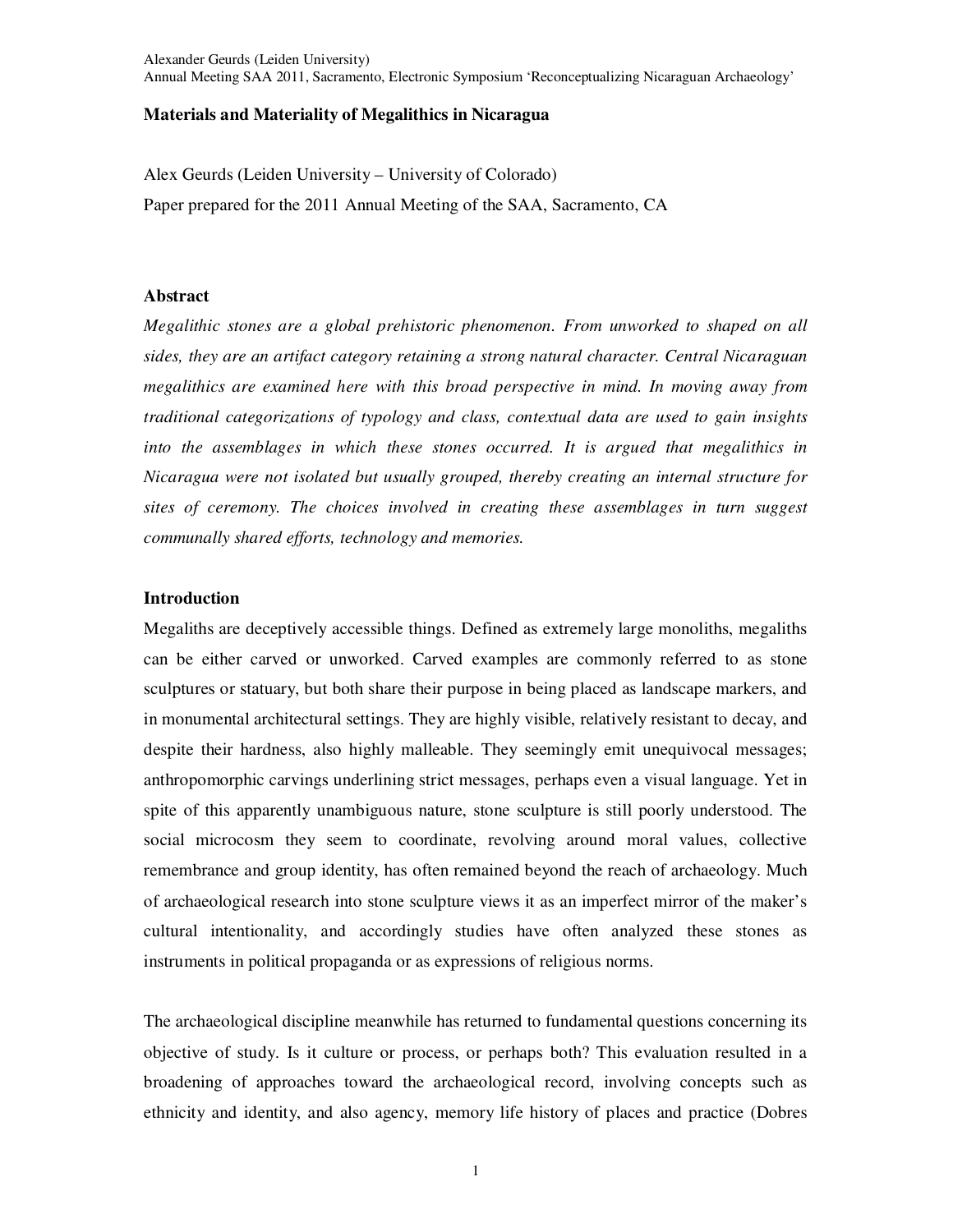Annual Meeting SAA 2011, Sacramento, Electronic Symposium 'Reconceptualizing Nicaraguan Archaeology'

and Robb 2000; Joyce 2009; Meskell and Joyce 2003; Pauketat 2003; Thomas 1996). It seems this broadening only slowed down somewhat around the turn of the millennium, to be followed by the current period in which archaeologists can assert many theoretical positions as long as they are ready to be held accountable for their choices (Johnson 2010:232). In the background, even broader debates in the social sciences roared concerning the nature of change and what makes human societies that what they are. While certainly with merit, much of these new insights have proven to be a hard to reconcile with archaeological research. This poor match has resulted in a stream of archaeological arguments that present sophisticated interpretive questions, but how successful this is combined to case studies is many times less convincing. I argue that this is due to the methodological struggles to tie together a culturebased focus, often found at the core of archaeological research in many regions, with an emphasis on social life, habitual behavior and historical practices, central to contemporary approaches in social theory. This struggle however needn't be a fundamental ontological disconnect. In fact, with its ability to recognize human action in the archaeological record, archaeology is the discipline *par excellence* to tease out how people's practices resolved around material object categories, such as for example, large stones. As Tim Pauketat and Sue Alt argue, "only archaeologists possess the necessary spatial and temporal controls over the multiple lines of genealogical, biographical, and historical data on the many practices, events, landscapes, and bodies necessary to properly evaluate … large-scale patterns" (2005:232). Archaeology is thus in an excellent position to employ context data in analyzing both the long term development of cultural traditions as well as studying the way megaliths and people influenced each other. The combination of macro- and microscale foci on material traces, environmental conditions and landscape features, allow archaeology to identify scenarios of use and utility. These datasets can then function as limiting networks to restrain possible interpretations and come to a better understanding of how consequential stone sculpture in Nicaragua has been.

Account centering on interpretive perspectives on monumental uses of stone, have had little impact in the archaeology of Nicaragua, In part this may be due to the at times high level of abstraction in such narratives, in claiming that landscapes and monumental sites had meaning, but stopping short of explaining how exactly this played out in society or what this meaning essentially was. Megaliths have been peripheral to interpretation in Nicaragua; they are seen as objects reflecting shamanic practices of some sort, but ideas as to why and how remain underdeveloped, largely due to lack of control over chronology and context.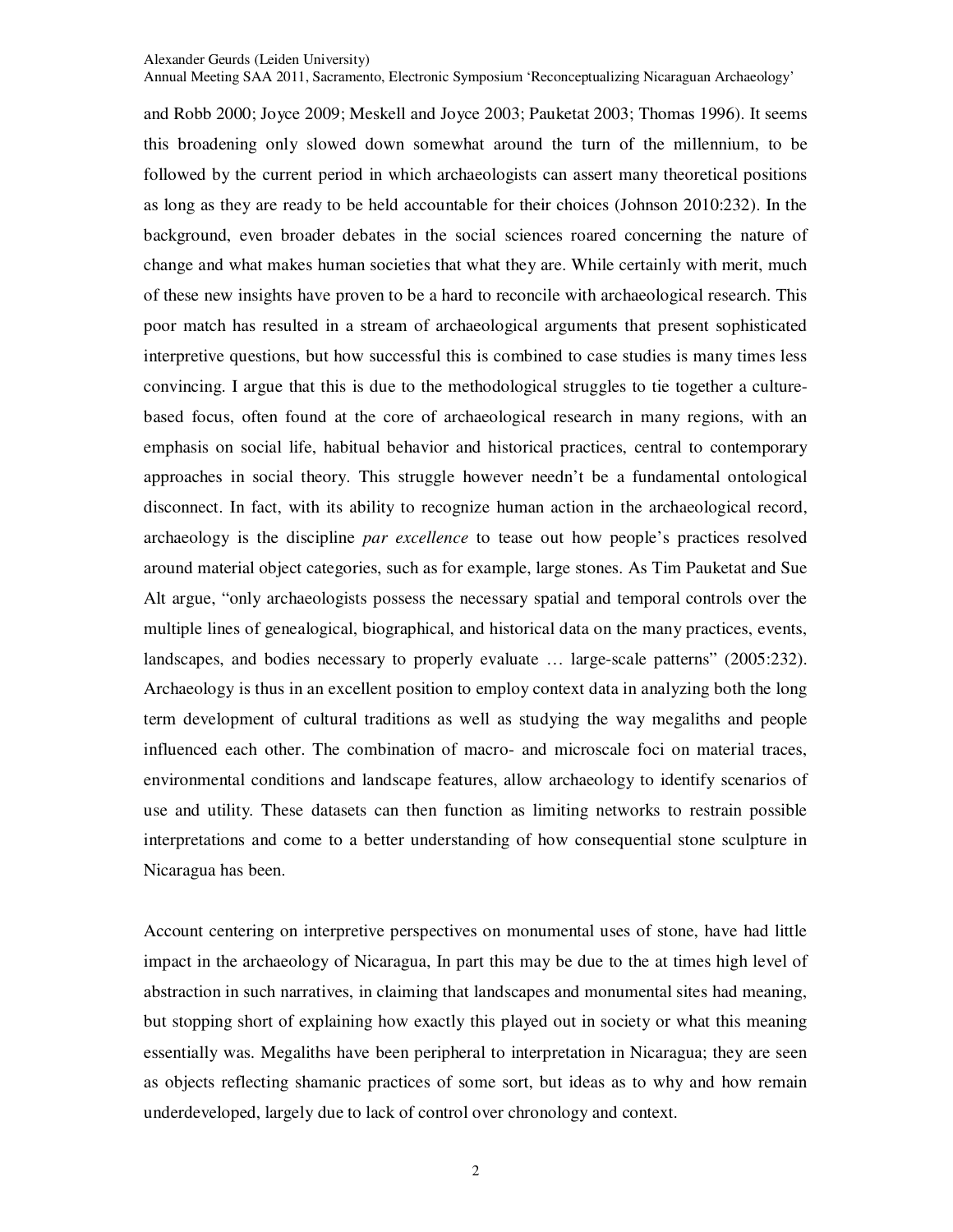In this paper I explore stone sculptures at the site of El Gavilán (formerly known as Nawawasito) near El Ayote in the central region of Nicaragua. I combine a study of the megalith's material characteristics and analyze contextual practices to see what these particular stone objects meant in their time of use.

## **Stone sculpture as a subject-matter**

"These stone figures, often of colossal size, are of two different descriptions,—those which closely represent the human figure in dignified repose, and have a mild, inoffensive expression of countenance, and those which do not so closely represent the human figure, often a combination between man and animal, and have a wild, terrifying expression of countenance" (Pim and Seeman 1869:127).

The scientific interest in stone sculpture goes back a long way, and has been present in the archaeological investigation of Nicaragua from the mid  $19<sup>th</sup>$  century onward starting with the central Nicaraguan travels of Emmanuel von Friedrichsthal (Geurds 2010a; Van Broekhoven 2002). The enduring character of this object category and its evocative associations to questions of monumentality and memory provided for this steady stream of attention, particularly in neighboring Mesoamerican hot-beds of monumental sculpture such as the Preclassic period, the Classic Lowland Maya or among the Late Postclassic Mexica. Further south, archaeology in Nicaragua has awarded stone sculpture its due attention as well (Bruhns 1982, 1992; Falk and Friberg 1999; Haberland 1973; Navarro Genie 2005; Richardson 1940; Zelaya Hidalgo et al.1974), sculptures were provenance to different parts of Nicaragua, in particular the Zapatera and Chontales styles southwest and north of Lake Nicaragua. But for several decades now this interest seems to have largely dried up (but see works by Navarro Genie). Predominant reason for this is this break in research interest was the ongoing lack of contextual data (cf. Bruhns 1992).

Other than around Boaco, Juigalpa and Acoyapa in the Chontales department, stone sculptures and megaliths are found on the islands in both Lake Nicaragua and Lake Managua, in particular on Zapatera and Momotombito. In the past, statues were also recovered around the cities of Leon and Matagalpa. If one looks at the places where megaliths have been reported to have been brought from and compares this to the total distribution, one can observe that the area within Nicaragua is expanding in combination with emerging data on the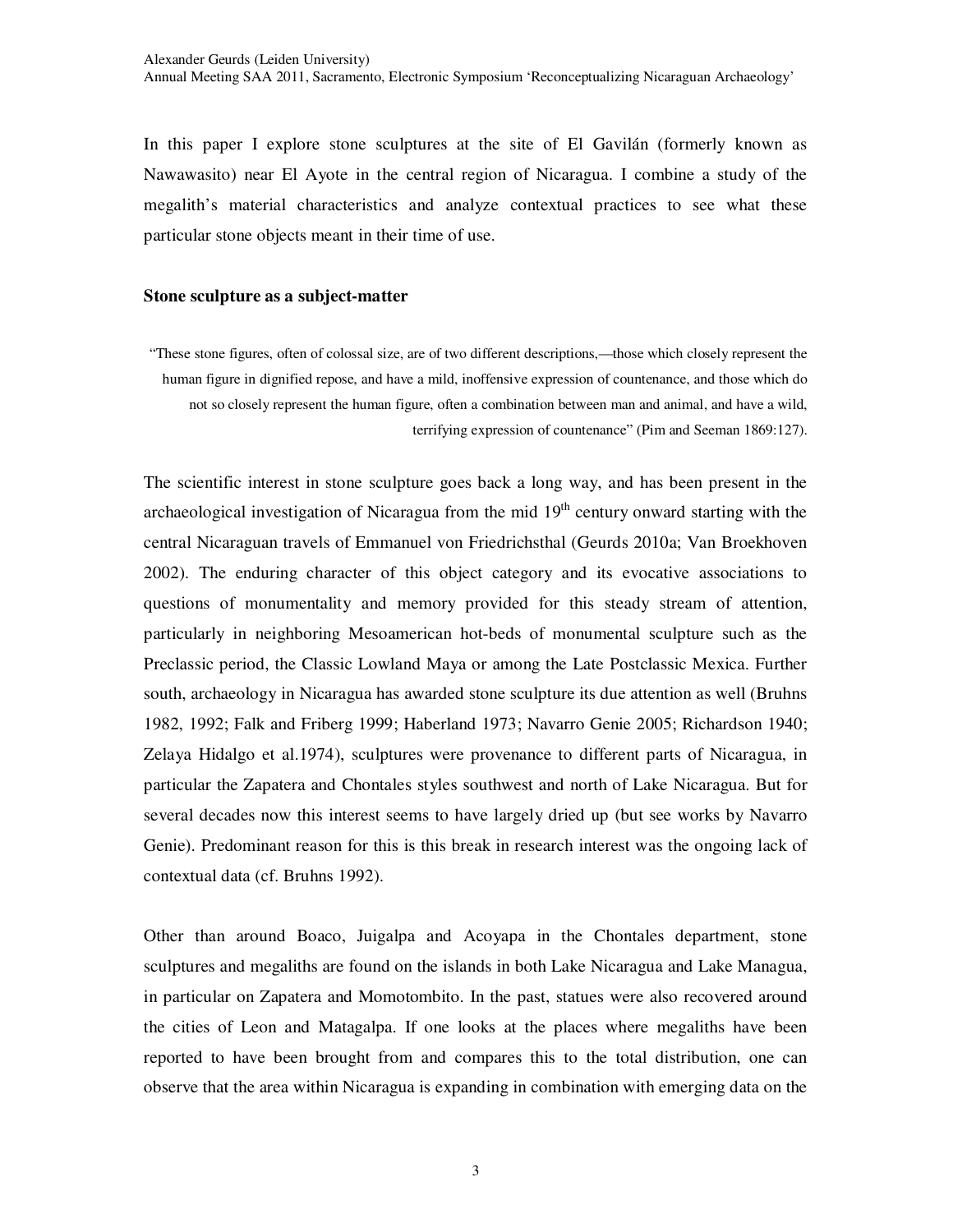Annual Meeting SAA 2011, Sacramento, Electronic Symposium 'Reconceptualizing Nicaraguan Archaeology'

high density of megaliths at individual sites. Moreover, many of the newly reported locations of stone sculpture are in areas where they were previously not known to have been produced.

The example of El Gavilán on the upper Siquia is currently probably the best documented example, but sites with megaliths have also been reported for the area between Matagalpa and Muy Muy (Kuhl personal communication 2010), and we have the case of the large cache of columnar basalts just south of the Cascal de Flor de Pino site on the Caribbean coast near Bluefields (Gassiot and Estevez 2004: Fig 3). The Central Nicaragua Archaeological Project is currently cataloging all of these locations, parallel to following up new newly reported megaliths from, in particular to the northeast of El Gavilán. Not all of these sightings result in sites with more than a few carved or unworked fragments but the presence of encountering carved *in situ* megaliths is a function of decreasing accessibility and a conscientious local population.

# **Central Nicaraguan landscapes**

"There must have been a large Indian population in the grassy districts of Chontales. A great number of ancient tombs, met with in almost every direction, sufficiently attest this. These tombs are found in plains having a rocky soil and good drainage. The Indians never selected ill-drained sites for their villages, and many of the healthiest towns built by the Spaniards are in localities originally selected by the Indians" (Pim & Seeman 1869: 126).

To understand sites of prehistoric monumental stone sculpture and megalithics, a contextual, landscape-based approach is fundamental. Befitting the wider preoccupation of archaeology with spatial analysis, the conspicuous object category of megalithic stones must be seen in light of their action radius. The importance of knowing context relates not only to the study of the megalithic technology, involving procurement, quarrying, carving, transportation and so forth, but extends to include placement, maintenance and potential discard or loss of interest. The location of megalithics is not merely a setting or background, it is indeed a *context* in its etymological meaning; it is the *fabric* of their formation. The biography of these stones is set in the surrounding landscape and to the ones who quarried them such ties to the land will have been significant in choosing which stones to take from where and for what purpose.

The central Nicaraguan landscape is not a homogenous ecological unit; it is in fact marked by a high degree of geographical diversity. The relief in the region is dominated by the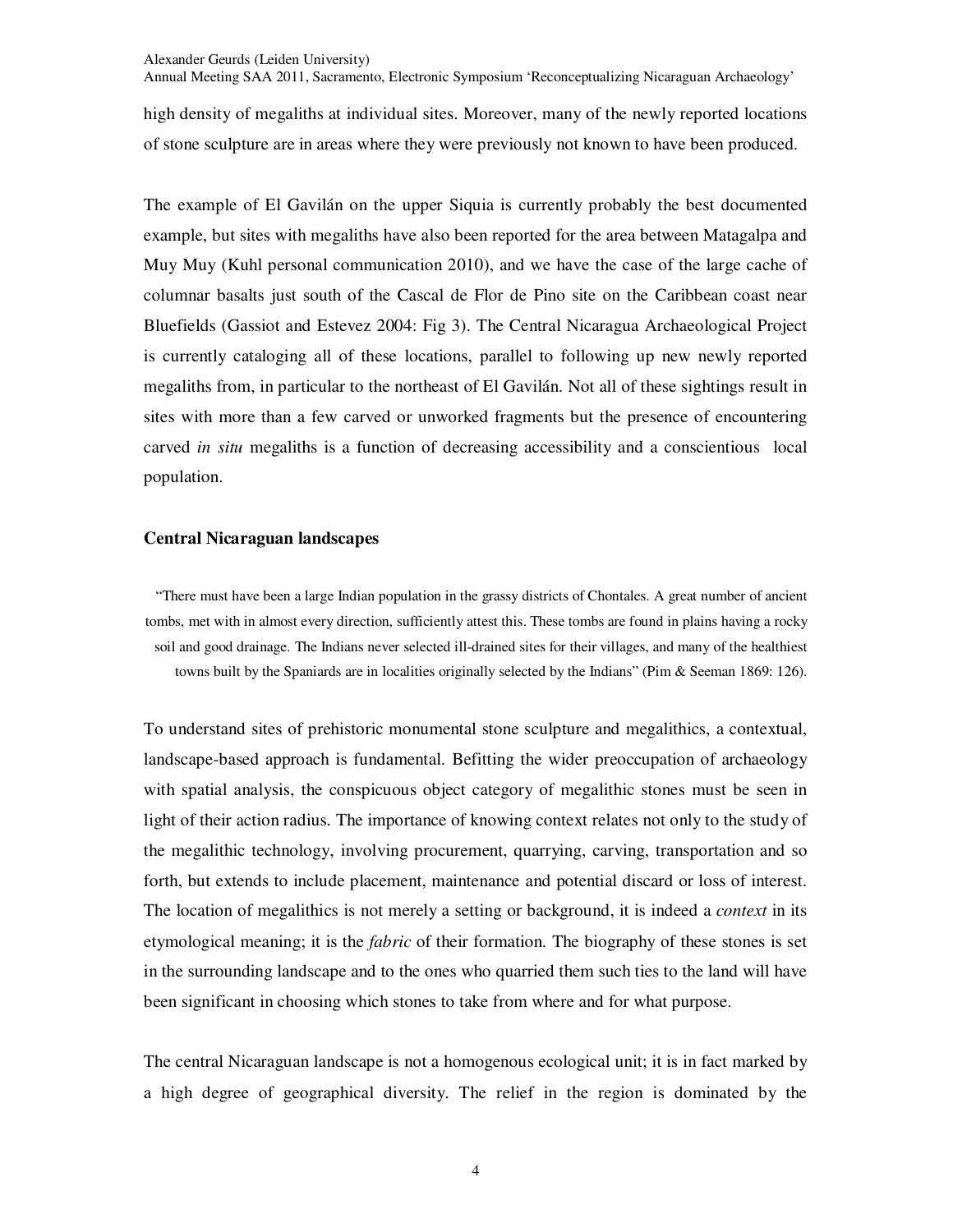Annual Meeting SAA 2011, Sacramento, Electronic Symposium 'Reconceptualizing Nicaraguan Archaeology'

Nicaraguan watershed which trends NW-SE across most of the country. This is a volcanic belt composed of Late Tertiary (Pliocene) igneous rocks, predominantly meshed in with sedimentary rock. Due west, the hilly terrain gives way to rolling plains, gradually leveling out into the plains near the shores of Lake Nicaragua. Most of the watershed is marked by rolling plateaus, with the exception of the western extremity, the Amerrisque mountain range.

The recent contextual data document at the El Gavilán site in central Nicaragua, provides a new and rich arena in which to study to role and effect of megaliths in their geological setting. This paper brings together some of the data that has recently been emerging as part of the Central Nicaragua Archaeological Project (CENAP) and looks at how the analysis of megalithics can be re-conceptualized in accordance with contemporary research methods and interpretive approaches.

## **Research overview 2011**

Initially documented in 2009, research at the El Gavilan site has until now included two fieldwork seasons in 2010 and most recently in January of 2011 (Fig x). Specific goals for this fieldwork include: (1) Complete a topographic survey of the Nawawasito site, in order to map the location of the complete sculptures and associated architectural features, (2) Creation of a photographic registry for the Nawawasito sculptures, documenting their state of deterioration, (3) Continue an excavation program of 50 x 50 cm shovel pits (initiated in 2010), in order to determine the extent of the site, verify the presence of habitation traces and, if possible, collect carbon samples for dating purposes, and (4) Develop protective measures to limit risk of looting and preserve the integrity of the site.

El Gavilán was mapped using a terrestrial HD laser scanner (Fig x). The generated point cloud was subsequently georeferenced by means of a differential GPS. The locations of the sculptures were inserting in this topographic map by means of a Total Station. This resulting map now provides the baseline for future archaeological and heritage related activities at the site and will enable the monitoring of sculpture degradation caused by environmental factors, mainly meteorological conditions and anthropogenic activities.

In order to begin to address whether the archaeological site was an area of continuous human habitation or one of peripheral activity with periods of abandonment, a total of 50 shovel tests were dug in the southeast and northeast periphery of the site (Fig x). The results yielded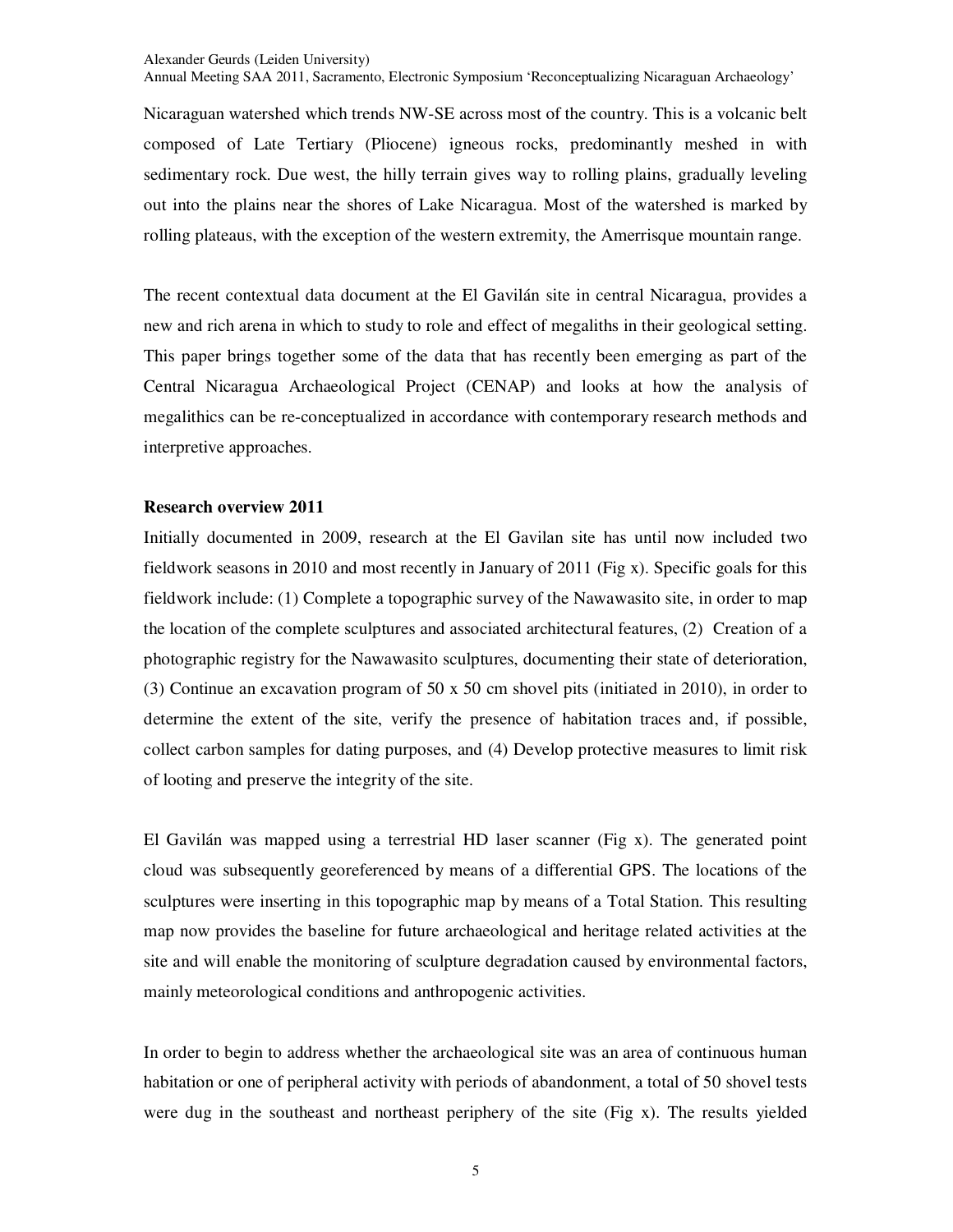Annual Meeting SAA 2011, Sacramento, Electronic Symposium 'Reconceptualizing Nicaraguan Archaeology'

ceramics and lithics (mostly debitage fragments) in very low quantities. The ceramics encountered are predominantly small red body sherds made from local clays, rich in iron oxide. The ceramics is in a poor state of preservation and generally under 5 cms in size. Some surface decoration are present, mostly in the form of striations and linear thumb impressions along the vessel rime (Figs x). In addition, small fragments of dried clay were recorded indicating the presence of wattle-and-daub walls. Whereas small quantities of pottery would otherwise perhaps point to temporary camp sites, the latter wall fragments significantly complicate such an interpretation, instead indicating at least semi-permanent settlement at some point in time at el Gavilán. It should be noted however, that due to time constraints, the shovel testing has until now not been extended to include the northwest and southwest sectors of the site. Whether Nawawasito was thus a multicomponent site or not cannot yet be ascertained at this time.

# *Geophysical Prospecting*

In terms of scale, engineering complexity and architectural refinement, the El Gavilán site is not categorically different from other traces of monumentality known in Nicaragua today. What does set it apart is the diverse range of stone materials employed. In order to begin address the practices of megalith technology at El Gavilán, a classification of the lithic materials used on site was established, including the types of rock used for the megaliths, as well as material used for construction of ceremonial mounds. Four rock types were identified, consistent with the observed diversity of rock material at the Juigalpa museum. Once having identified this lithology, a study of the geophysical characteristics of the surrounding area was conducted, to identify possible spots of origin for stone materials processed at the site. Based on coinciding petrology, general morphology and overall proximity to El Gavilán, the raw materials for the construction of the monumental mounds and the creating of the megaliths appear to come from a hinterland area of some 1.5 to 2.0 kilometer distance. However, this preliminary finding will still require testing by petrographic techniques. Small samples taken from the site will be compared with samples from outcrops to see if these rock types are indeed identical.

#### *Ground-penetrating Radar Study*

In collaboration with the Geophysical department at INETER, the central area of the site, including Structures 1 and 2 were included in a GPR study (Fig x). A grid of closely spaced north-south and east-west transects was walked in order to cover an 80 by 80 square meter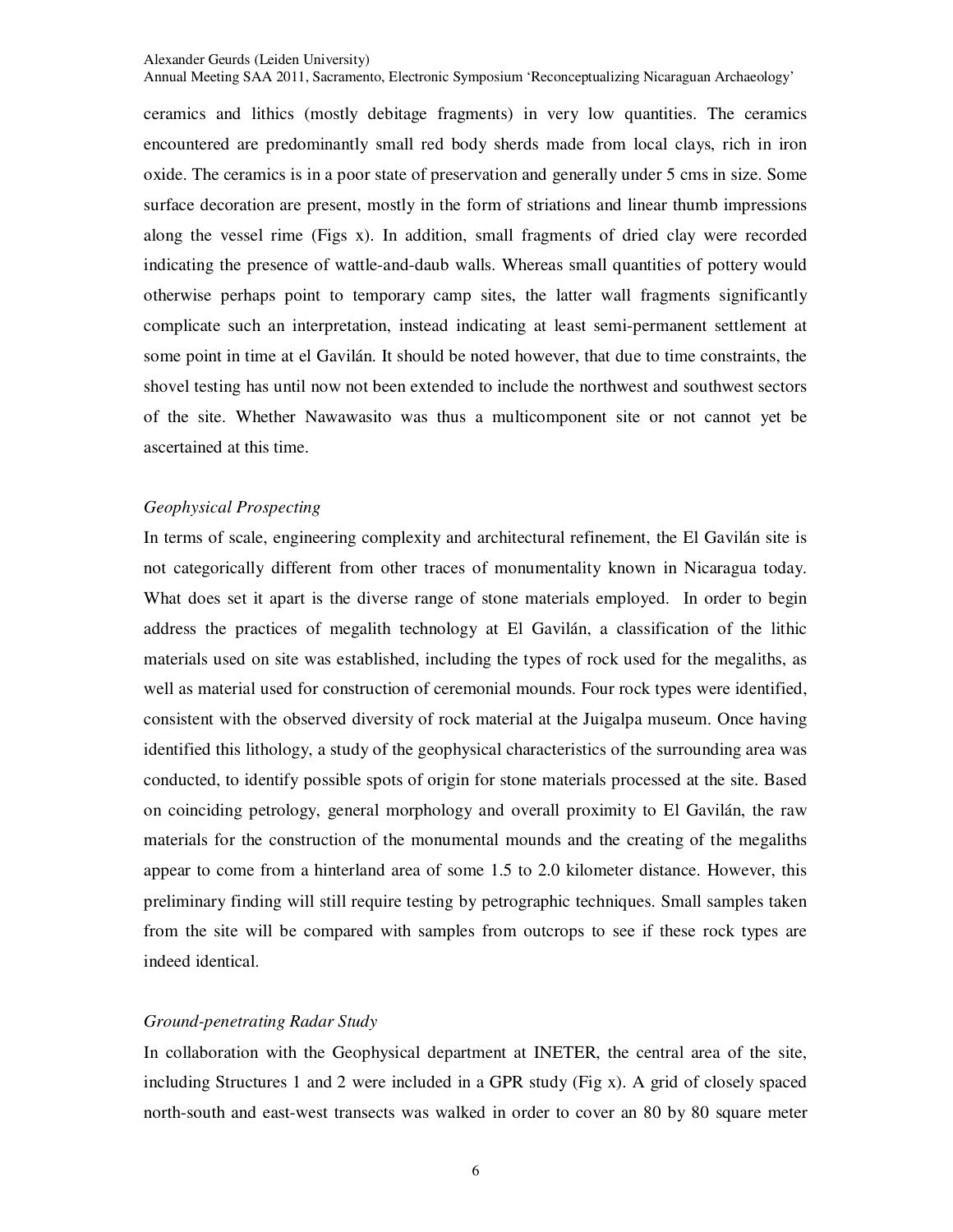Annual Meeting SAA 2011, Sacramento, Electronic Symposium 'Reconceptualizing Nicaraguan Archaeology'

area including the entire monumental sector of the site. In addition, a smaller grid was completed to include Structure 3, one of the larger earthen mounds at the site. Most of the data processing, including reflection profiles and horizontal imagery is still pending completion and should reveal whether Structures 1 through 3 contain any relevant subsurface features.

### *Site conditioning*

A parallel project initiated in 2011 is to develop adequate measures of protection for the site and in particular the megaliths. This will include cleaning, repositioning and roofing for many of the intact sculptures, while maintaining a low-budget (and therefore more feasible) financing structure. The landowner, the El Ayote municipal authorities as well as *Patrimonio Cultural* and the *Museo Nacional* have expressed an interest in supporting these plans. The former two parties have already conditioned the 8 kilometer gravel access road between El Ayote and the site itself. Whilst El Gavilán is not an immediate tourist magnet due to its remote location, the sheer unique character of the site alone merits its conditioning and protection.

# **The El Gavilán Site**

A unique characteristic of the megaliths at El Gavilán is the mixed use of different rock types, including columnar basalts, ignimbrites, andesites and some carbonate rock. This implies the harvesting of geomorphologically distinct stones from different quarries, but beyond that is also raises the issue of how different features, such as color, texture, weight, shape, hardness attracted the attention of those interacting with them. Apart from the basalts, ignimbrites also vary significantly in texture and macroscopic composition. The immediate surrounding environment of El Gavilán is composed of basalts, andesites, ignimbrites (pumice-rich pyroclastic flow deposits), and a number of breccia conglomerates. In spite of this diversity however, nearly all megaliths are of local origin, with the carbonate rock still being undetermined as to its origin. While some stones may have already been lying loose at the surface, others were likely quarried from rock outcrops and other exposed areas. Differences in the mass of rock would have made some efforts to collect these blocks considerably more challenging than others. The site of origin for the columnar basalts, located some 1.5 kilometers southwest of the archaeological site illustrates this. This outcrop is situated at the top of a hill, with a peak elevation of some 150 meters above the site, and the Nawawas river prevents traversing the shortest distance between outcrop and site.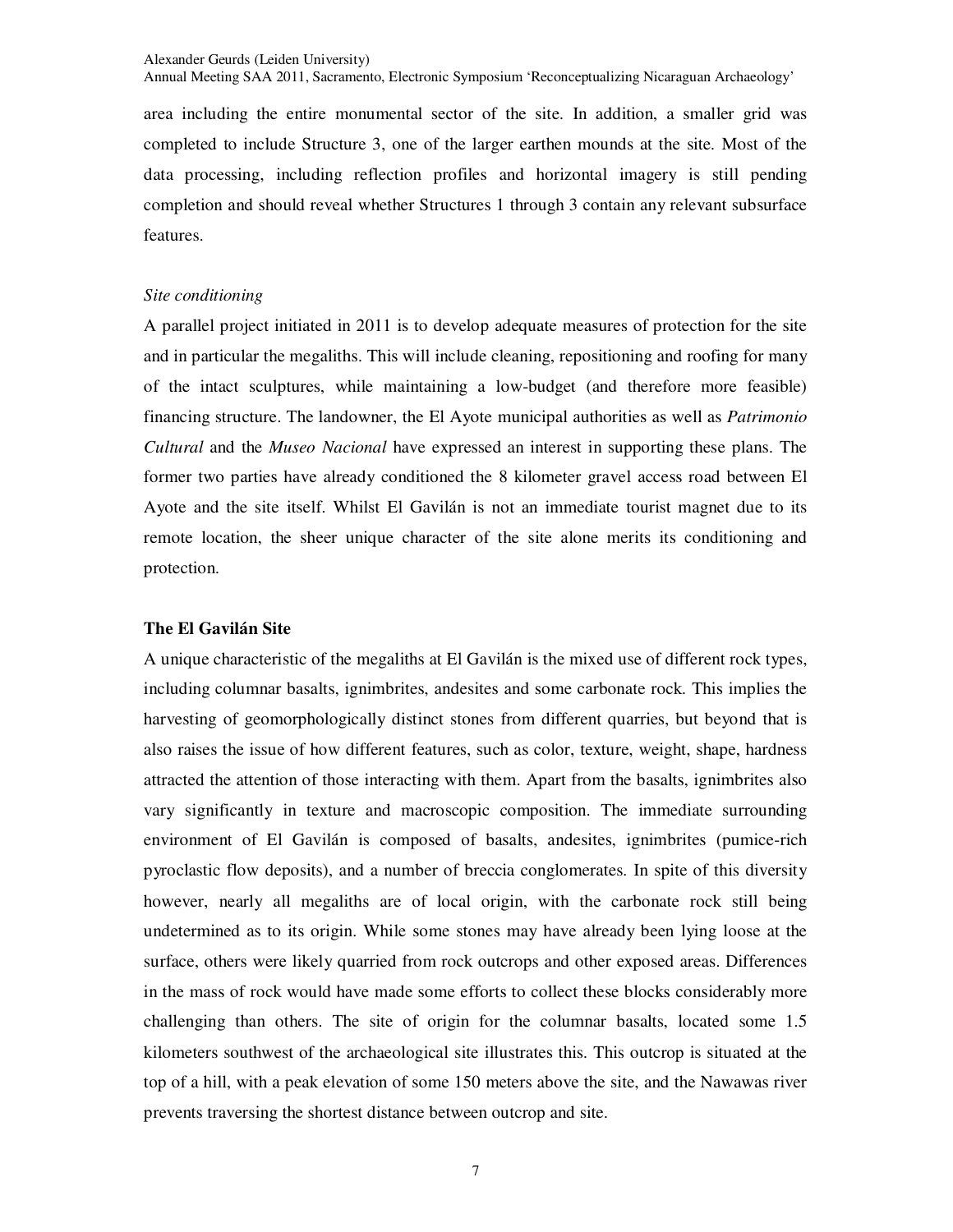Upon initial documentation in 2009 and subsequent survey, mapping and test excavations in 2010 and 2011, the site yielded a significant number of stone sculptures stylistically related to the corpus of anthropomorphic sculptures prevalent in the region bordering Lake Nicaragua to the north (Geurds 2010b; Geurds et al 2009). At least 13 sculptures were found to be nearly completely intact and another 31 were counted based on large fragments. All monoliths displayed considerable weathering in the form of discoloration, leaching, and animal induced damages. Roughly two-thirds of the entire corpus displayed modified exterior surfaces in the form of low relief and incision carving. The unworked stones are between 4 to 6 feet tall fragments of columnar basalt, an igneous rock which cools to form conspicuous polygonal joints, resulting in tall and narrow columns (Fig x). As such, the monoliths, even though in their 'natural' state, present the beholder with a distinct anthropogenic quality.

As the builders of El Gavilán utilized both carved and unworked megaliths at the site, the question is raised how in their analysis the distinction between artifacts (carved stone sculptures) and unworked natural materials should be drawn. This subject is raised for different NW European case studies by Richard Bradley (2000) and is relevant for this example from Nicaraguan as well. The presence of unworked stones at El Gavilán and their incorporation in the monumental architectural setting, asks us to consider their significance relative to their carved counterparts. This combination, taken together with the presence of megaliths with different points of origin, are indicative of the fact that particular stones, with particular characteristics were purposefully chosen to be removed from the landscape in order to be curated within the architectural core of the site. Whilst cost-benefit calculations, joined by technological skill-capacity, undoubtedly also played a role in procuring these massive stones from areas peripheral to the site, it is argued here that this was not the only determining factor. Distinctive characteristics of rock types occurring in the landscape were known to communities residing in the region, and only some of those types qualified for incorporation in the El Gavilán site.

As mentioned, the site is centered around two quadrangular stepped mounds, which have most of the megaliths in their immediate vicinity (Fig x). The construction of these mounds followed a regiment of processing river sand at the base level of the mound, combined with inserting boulders with much smaller rocks. The combination of differently sized rock material with sand as a form of binder increased structural strength. In other words, these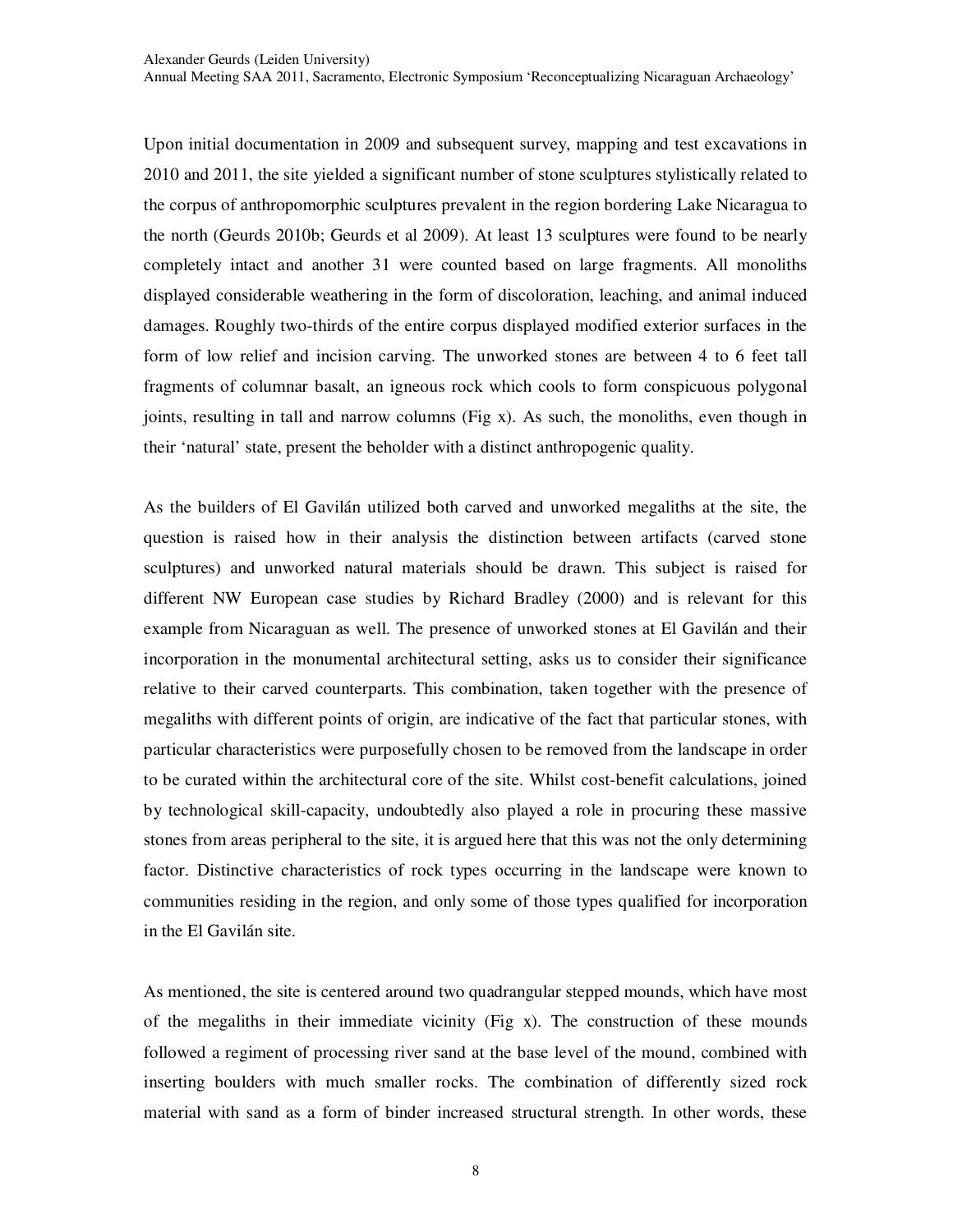Annual Meeting SAA 2011, Sacramento, Electronic Symposium 'Reconceptualizing Nicaraguan Archaeology'

mounds are not simple accumulated heaps of uncarved rocks, seemingly arbitrarily thrown together. This feature was a response of the people building at El Gavilan to the instability of stone mounds in a region of occasional torrential rainfall. The mounds intricate composition is evidence of their constructive efficacy.

Several dozen smaller earthen mounds are located in a 100 meter perimeter around these two mounds. At least five of those earthen mounds exceed three meters in height and twelve meters in diameter, and testing confirms they were built in one singular event. Even though clearly ceremonial in nature, the El Gavilán site was not a 'sacred void', to borrow David Parkin's (1991) term, with human limited to sporadic ritual activity. Further testing of several of the lower mounds in the southeastern and northeastern periphery have produced dried clay fragments typical of wattle-and-daub walls, thus pointing to (semi-permanent) habitation at some point during El Gavilán's life history.

| <b>BETA</b> | <b>MATERIAL</b> | <b>CONTEXT</b>                       | <b>MEASURED AGE</b> | <b>2 SIGMA CALIBRATION</b>    |
|-------------|-----------------|--------------------------------------|---------------------|-------------------------------|
| 294642      | charcoal        | Shovel, Layer 40-50 CM               | $2050 +/- 30 BP$    | Cal BC 150 to 140 /Cal BC 110 |
|             |                 |                                      |                     | to Cal AD 20                  |
| 294641      | charcoal        | Excv. Unit, Layer 50-60              | $1360 +/- 30 BP$    | Cal AD 650 to 710 /Cal AD 750 |
|             |                 | <b>CM</b>                            |                     | to 760                        |
| 294640      | charcoal        | Excv. Unit, Layer 50-60<br><b>CM</b> | $1350 +/- 50 BP$    | Cal AD 640 to 780             |

Table 1: Radiocarbon samples taken from El Gavilán

Earliest activities at El Gavilán now known were around the second or first century BC (Table 1). At a significantly later period, a process of monumentalization of the site was initiated by constructing two public mounds consisting of mainly basalt boulders. Most of these boulders were sized in a way to be able to be carried between two persons. Two radiocarbon dates taken from Structure 2 point to a moment of construction between AD 650 and 750. Franck Gorin proposed a date of 800 CE for the Chontales sculptures, based on a single sculpture fragment encountered at the multicomponent site of La Pachona relatively dated by means of associated Monota phase ceramics (Gorin 1989). Adequate descriptions on its stratigraphic location are lacking and the described fragment is no longer present at the site. The radiocarbon dates are the first to be associated to stone sculptures in central Nicaragua.

El Gavilán appears to have been the focus of activities for a prolonged period of time. The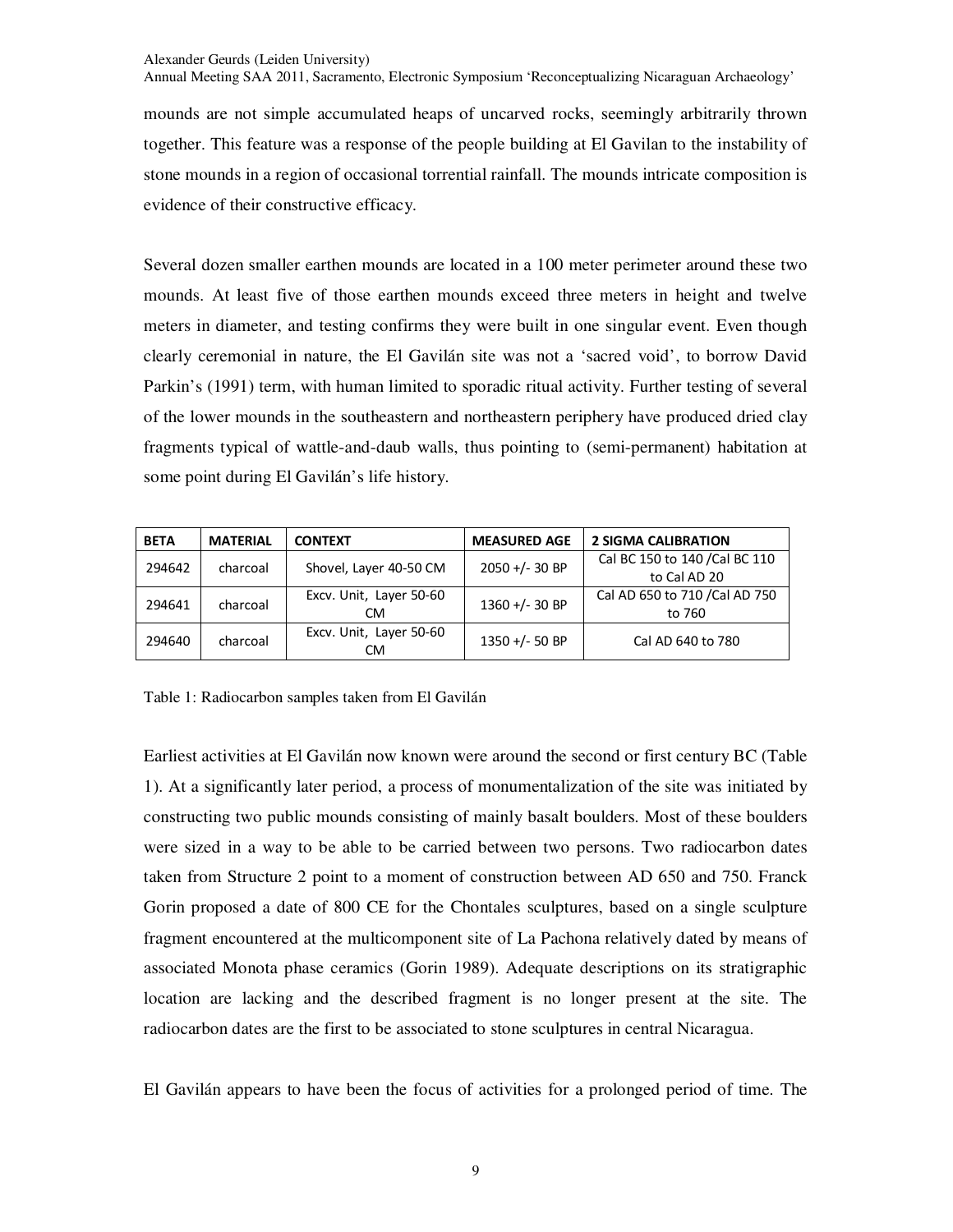Annual Meeting SAA 2011, Sacramento, Electronic Symposium 'Reconceptualizing Nicaraguan Archaeology'

practice of erecting megaliths, including quarrying and carving activities in the immediate vicinity, was time-consuming and likely a shared group activity. The amount of megaliths present and the energy involved in the entire operational chain from procuring, transport, carving through to erecting and maintaining, indicates a persistent practice, not a fleeting burst of activity. On the basis of this it can be hypothesized that the act of placing a megalith was a periodic event aimed at either ancestor veneration, potentially including burial, or reinforcing regional ties between communities. El Gavilán likely was a ritual place produced and maintained for several generations.

The fashion in which the El Gavilan sculptures were carved complicates interpreting them as representations of specific immediate ancestors. Bodily adornments are absent, and facial features and limbs are rendered at an abstract level. The abstraction makes them unfit to serve as icons or indices relating to particular individuals, such as chiefs. The comparison to the majority of known sculptures pertaining to the Chontales style is complicated by this. The primary reference collection, held at the museum in Juigalpa, demonstrates sculptures many of which are adorned with multiple elements of dress, jewelry, weapons, and animal companions (*sensu* Zelaya-Hidalgo 1974). Whilst some of the rudimentary carvings at El Gavilán may be explained through the unforgiving hardness of the basalts used, the fact remains that overall the megaliths are only worked to a very limited degree, even though the majority does feature a minimal form of carving.

### **Practice makes monuments**

How could we envision the El Gavilán site in a processual sense? What can we induce about the nature and the change generated by the acts in relation to the megaliths? The cumbersome task of extracting and hauling these stones, weighing around four tons on average, would have instilled bodily memories in all those involved in the activity. It is widely acknowledged that the construction of megalithic monuments was done by builders who had a detailed appreciation for particular qualities of the used rock types (Joyce 2005; Tilley 2004). The practice of carving the megaliths at or near the El Gavilán site and their placement among the monumental architecture, also included the incorporation of unworked specimens. Columnar basalt, a stone particularly suggestive due to its polygonal natural shape (Fig x), was likely especially selected for incorporation in such ritual settings.

The technological expertise required to successfully and safely complete the procurement of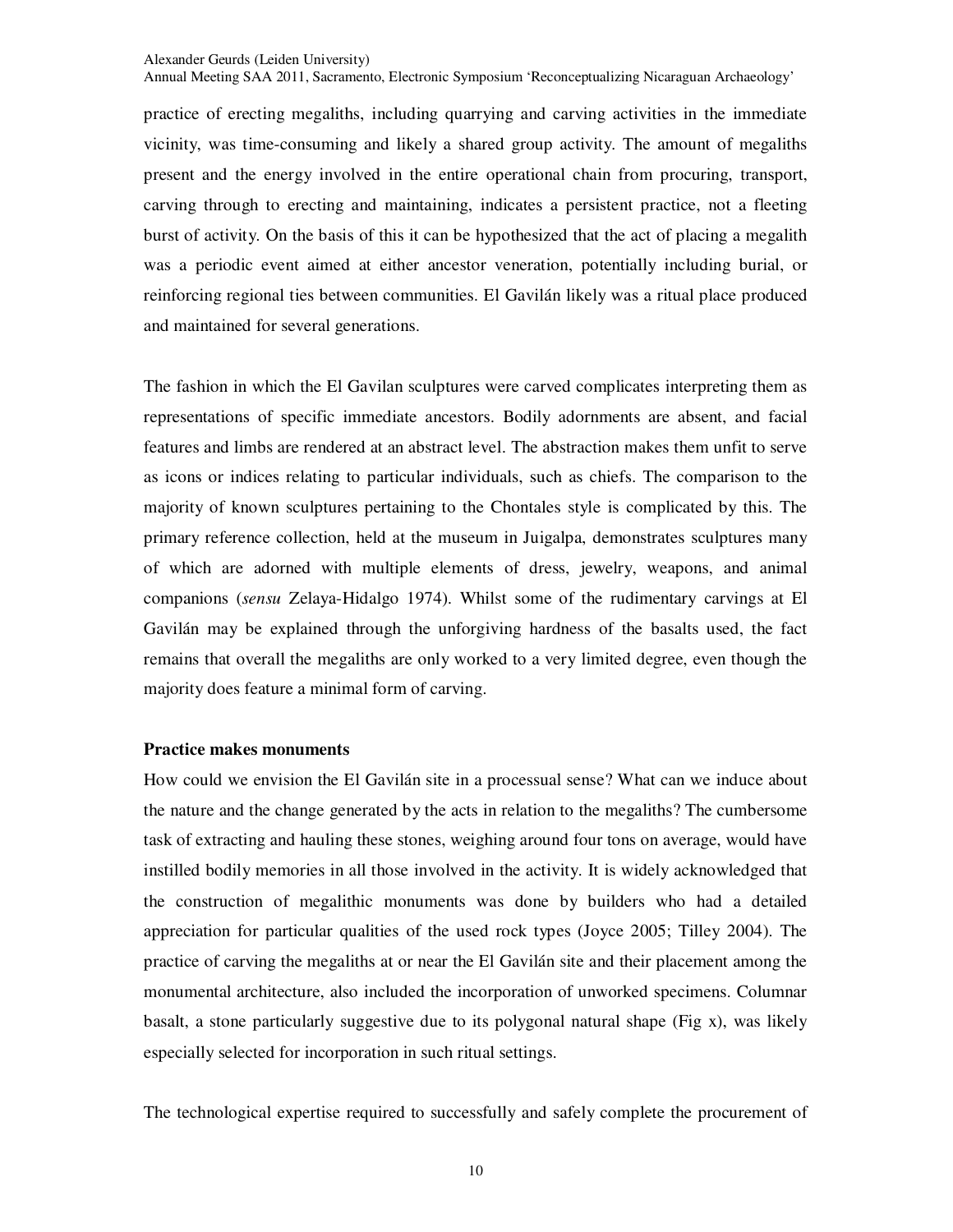Annual Meeting SAA 2011, Sacramento, Electronic Symposium 'Reconceptualizing Nicaraguan Archaeology'

these megaliths on a periodic basis leads to practices which would have been imprinted onto those involved. The performative nature of the technologically specialized process of quarrying and hauling of megaliths recalls Andrew Jones' argument of the force of remembrance included in technologically specialized tasks (2003).

The El Gavilán site is located at some 400 meters from the confluence of the Nawawas and Siquia rivers and is situated at an elevation of 30 meters from the river course. Some two kilometers to the south, on the bank of the Siquia river, the Lagartera site features several carved boulders and was most likely associated to the El Gavilán ceremonial center. At some 200 meters northwest a further monumental area consists of one mound and a stone sculpture fragment. Roughly 1.5 kilometers to the southwest, across the Nawawas river on top of one of the higher hills in El Gavilán's hinterland, an extrusion of columnar basalts was recorded. An important feature of this rock outcrop is that it bears traces of quarrying. This is indicated by fragments of columnar basalt dispersed in the immediate vicinity of the outcrop. Wedge marks are also visible on some sections of the outcrop. The interpretation of this area as the quarry for the basalt sculptures at El Gavilán is reinforced by the likelihood that the megaliths are compositionally identical to the samples from the outcrop.

Given the circumstance and landscape, a major task entailed would have been quarrying and transporting the raw material – or finished product depending on the purpose of the particular object. As mentioned, samples taken from this outcrop are currently being processed for microscopic analysis by means of thin-sectioning. However, a geophysical pedestrian survey of the perimeter of the site did not yield any other outcrop of columnar basalt, making the encountered location a likely candidate for the quarry. This then allows for some insights into the most likely path of transport for the stones, which most likely would not have been linear, but following the landscape contours and converging at fordable sections of the Nawawas River.

Currently, there is still a limited understanding of the way the site was formed: It is unknown which megaliths are the earliest; if multiple stones were set in one periodic event, or if they followed one by one. Based on the above suggestion that the site was at least 'worked at' for several generations then presumably a level of expertise would have arisen at a technological and social level. The periodic repetition of the operational sequence involved in placing a megalith would have presented an occasion to some to muster cultural know-how, where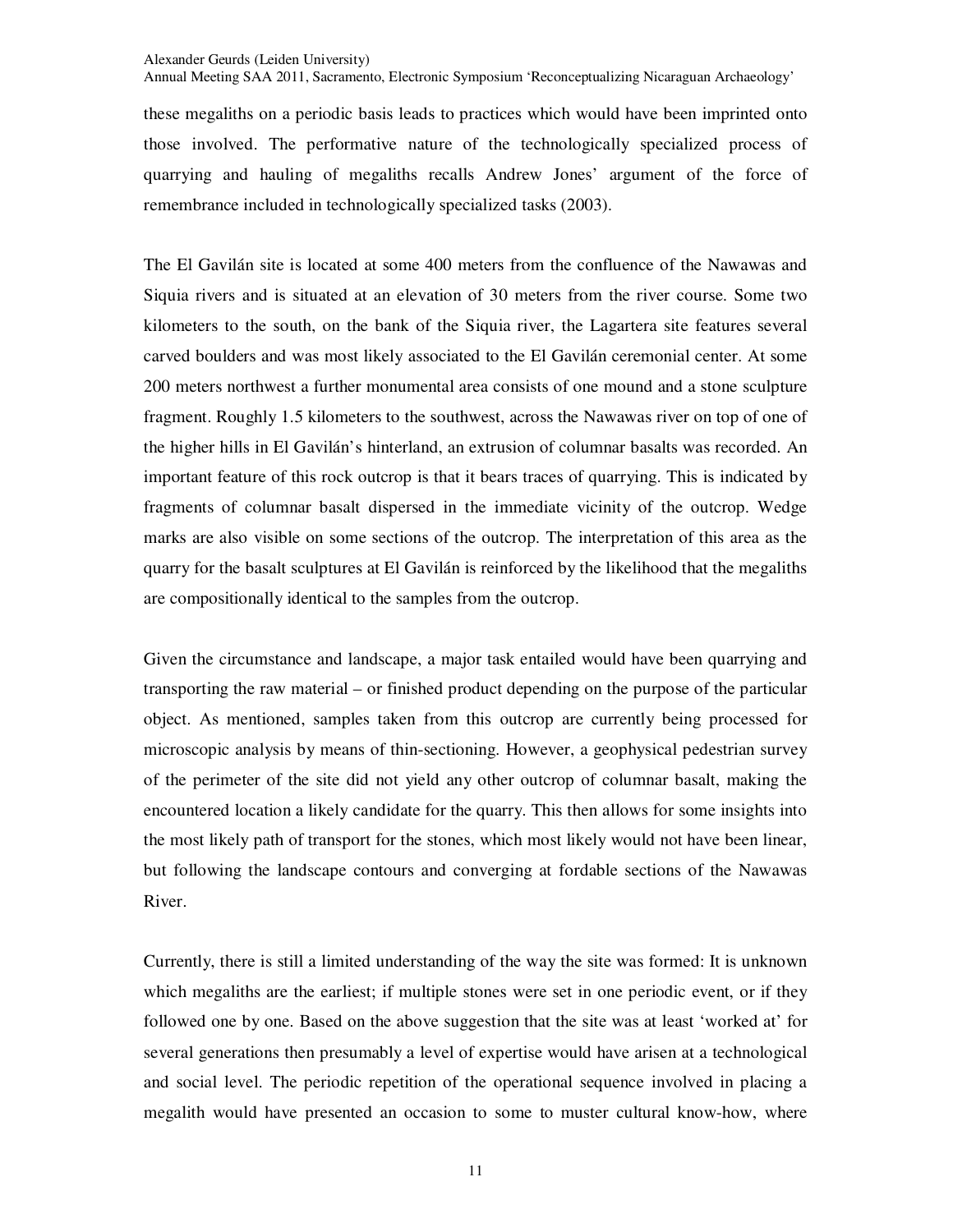Annual Meeting SAA 2011, Sacramento, Electronic Symposium 'Reconceptualizing Nicaraguan Archaeology'

others may not have had used that opportunity. At the same time, the practice surrounding megaliths never became the domain of one single individual. These heavy things are rather exceptional in that they always need the collective to create them and maintain them, in contrast to almost all other examples of the local material culture. This in turn, either reinforced or (unintentionally?) created a sense of *communitas* (Joyce 2004). The placed megaliths afterwards returned the favor by providing a commemorative setting for the community itself. The community may have been a singular village or, more likely a regional network of villages from the surrounding region, perhaps stretched along the banks of the Nawawas and Siquia rivers. Accepting this entanglement of people with the megaliths does not mean that it was a process free of politics, precisely the different roles individuals will have played in the practices surrounding megaliths hold the potential for resistance, an awareness which may ultimately have contributed to the halting of intervention in the site and the decay of the sculptures and their associated architecture (sensu Hodder 2011).

## **Making sense of stones**

 "Men of science will, …, find about Juigalpa, San Diego La Libertad and other places a sufficiently large number [of artifacts] to enable them to throw some light upon the stone age of these extinct tribes" (Pim and Seeman 1869: 127).

The megalithics documented at El Gavilán form part of a wider regional historical practice to sculpt anthropomorphic sculptures. Housed predominantly in the regional museum in Juigalpa and at the National Museum in Managua, the almost all megaliths lack any form of specific contextual data. This an analytical obstacle mentioned by all investigators who have studied these stones before (Bruhns 1992, Thieck 1971). As a result, the focus has been on description and when possible classification. Beyond Nicaragua, comparative studies on megalithics instead now see them as pertaining to areas of ceremonial activity, features in a ritual meeting point for the social world that produced them. The El Gavilán site has opened up the possibility to go beyond regarding stone sculptures as a rock with drawings and involve the study of how stones were selected, shaped and turned into objects with life histories. Having said this, not all stones are equal. As a local museum will not haul in an unworked stone but only a (preferably intricately) carved one, so is iconography dominant over natural forms. This excludes a central finding from discussions on materiality; that carved stones and unworked ones both joined in forming a network of actors.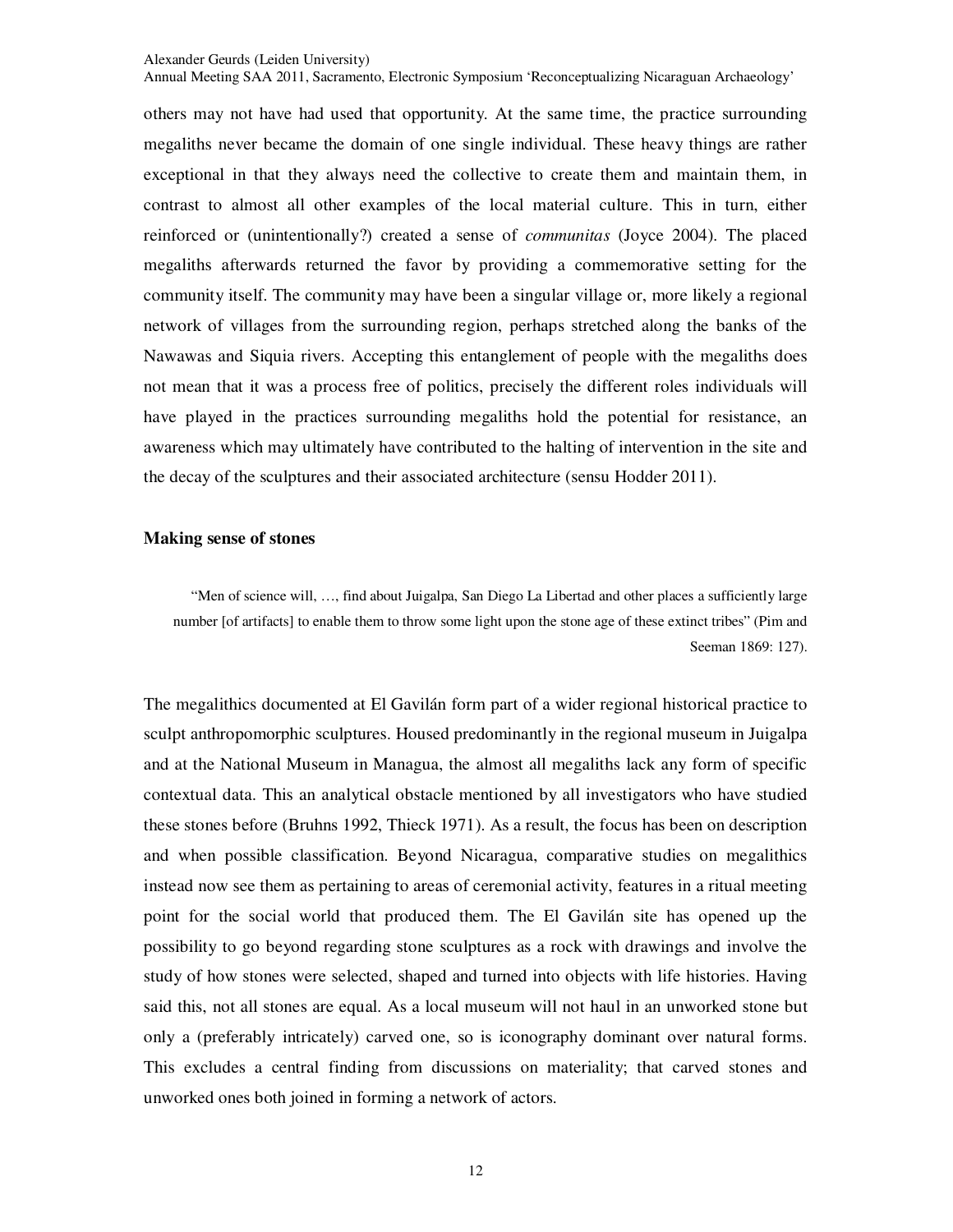The task for this symposium is to consider the units of meaning we apply when thinking about the archaeology of Nicaragua. This paper has focused on megaliths, a particular feature of the archaeological record present in Nicaragua. It has done so with a specific focus on the relation between megaliths and those who made and maintained them. The question of which culture, ethnicity or language(s) were involved in El Gavilan was not raised. Historical linguistics indicates a regionally dominant role for Misumalpan language family speakers, with Matagalpa being the most likely spoken language. We might consider moreover what it would contribute in terms of understanding this sculptural tradition. In light of such a linguistic association, a comparative view across to northern Nicaragua is perhaps more pertinent than drawing on the well-worn oppositions between 'Chontales Style' and Zapatera Style' sculptures.

Terms such as 'Chorotega', 'Chontales', and 'Mesoamericanization' have been dominant concepts in the field of Nicaraguan archaeology. The University of Calgary investigations (McCafferty 2011) are a testament to the attention such concepts exert. One can only speculate on how research in Pacific Nicaragua would have developed with a different historical paradigm. What if there would be no Gil Gonzalez to coin and represent indigenous ethnicities and their complex social world? What then if we were to do away with these ethnic markers? What if the archaeological record in Nicaragua would be studied perhaps more like colleagues working on the Neolithic of Bronze Age of Europe (for example Bradley 1998)? In the Nicaragua symposium during last year's Anniversary Meeting in St. Louis, the evidential value of early Colonial sources was critically discussed and some raised participants pointed out the problematic nature of the descriptions contained in them. To be sure, these documents have presented archaeologists and historians in Nicaragua with unique information about indigenous society in the first half of the  $16<sup>th</sup>$  century. I would like to suggest that it is perhaps the ethnicities presented in these documents that are problematic, rather than the sources themselves. The focus on ethnicity is an important element in the archaeology of Nicaragua, but it must be noted that the uses of stone is not a key element in discussions on ethnic groups. Archaeologists have done much work on polished greenstones, discussing their role as exotic social valuables in exchange relations and cosmovision, as well as assessing these stones through detailed analysis. In conceptual texts on the Nicaraguan past, the impact of topics like flaked stone tools and architectural uses of unmodified stone is much more limited.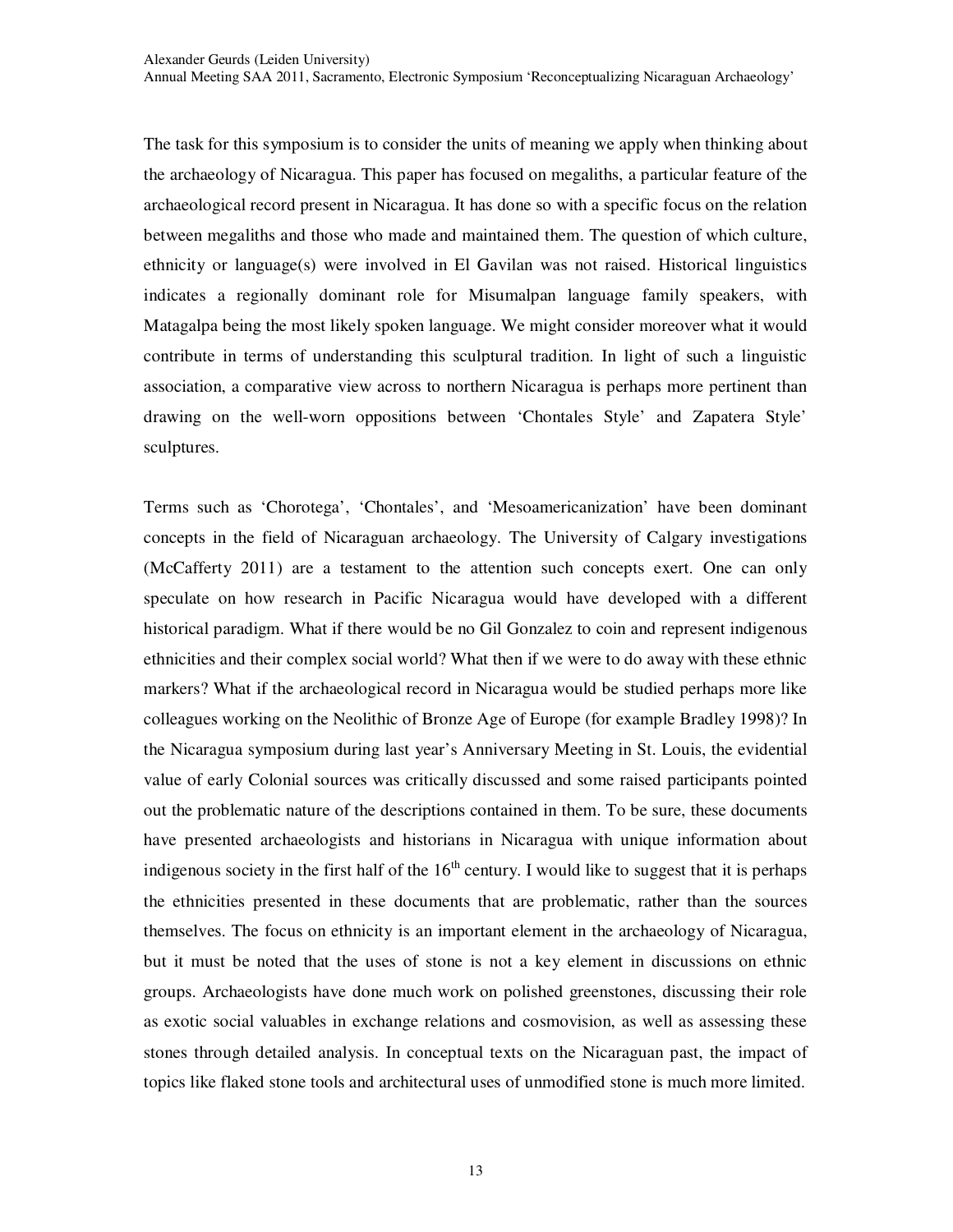Annual Meeting SAA 2011, Sacramento, Electronic Symposium 'Reconceptualizing Nicaraguan Archaeology'

The ways in which the materiality of stone played a part in indigenous societies in ancient Nicaragua is difficult to assess, and I would argue these difficulties are in part reflecting interpretative practices in Nicaraguan archaeology. For example, the opposition around the role of Mesoamerican cultural traditions in local developments *vis-à-vis* an autochthonous impetus, is perhaps less useful when considering stone sculpture.

'Mesoamericanization' has been raised many times as an important topic for discussion and I suspect it will remain that way in the near future. Archaeology in Nicaragua, to a significant degree thanks to the Calgary project's research focus on ethnicity and the late Prehispanic period, has moved beyond simplistic notions of unexplained Mesoamerica-centric transformations. The recent focus by Larry Steinbrenner (2010) on balancing the causality in cultural change by thoroughly involving the 'Chibchan perspective' in the debate will be a reorientation in Nicaraguan archaeology with a long-term impact. Nonetheless, and at the risk of stealing some discussant thunder, there is more to Nicaragua than two language families. The focus on interaction parallel to the Pacific coastline is essential, but equally relevant would be expanding the amount of research emphases to include the study of social networks that reached across the volcanic front arc tying together the central and northern interior regions to Pacific Nicaragua.

Returning to the presented material from El Gavilán, a final consideration regarding archaeological methodology is left. A practical implication of considering unworked stones in term of their potential significance for archaeologists working in Nicaragua is how to deal with these objects once they have been observed in the field. What are archaeologists and local heritage custodians to do with them after this initial stage? It seems cynical to advise heritage managers in Nicaragua to start including 'natural stones' in museum collections, the problems of registration, looting and destruction are overwhelming enough already. Yet, perhaps underscoring the importance of including such natural objects in site registration can help. By focusing on macroscopic characteristics of these stones, as is routinely done for soils, the role of unworked megaliths in Prehispanic ritual settings is stressed and a heightened appreciation of the character of monumental sites and the technological accomplishments of its builders is reached.

## **Bibliography**

Bradley, R.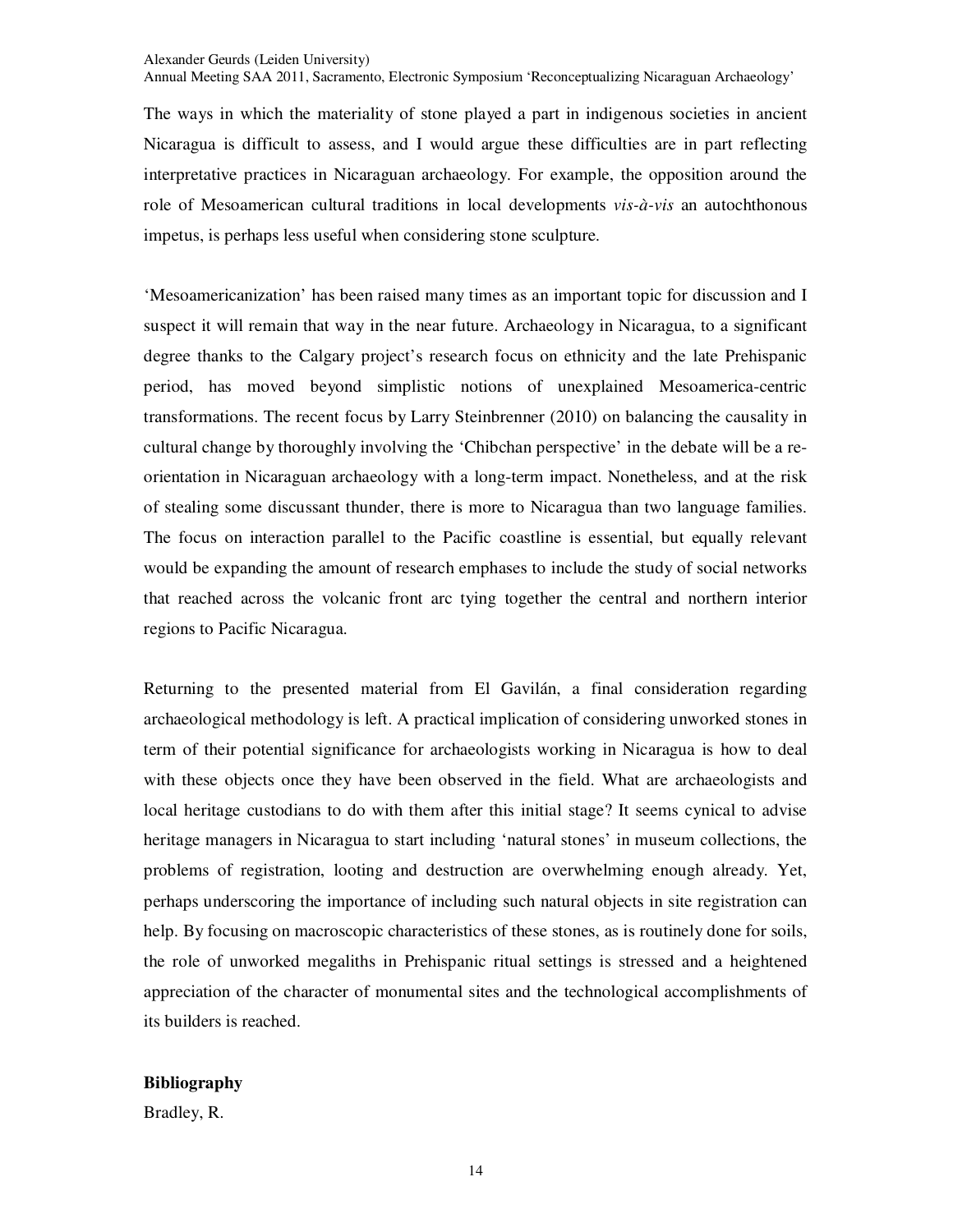Annual Meeting SAA 2011, Sacramento, Electronic Symposium 'Reconceptualizing Nicaraguan Archaeology'

1998 *The Significance of Monuments: On the Shaping of Human Experience in Neolithic and Bronze Age Europe*. Routledge, London.

Bruhns, K.

- 1982 A view from the bridge: Intermediate area sculpture in thematic perspective. In *Baessler Archiv* NS 30:147-180.
- 1992 Monumental sculpture as evidence for hierarchical societies. In *Wealth and hierarchy in the intermediate area*, edited by F. Lange, pp. 331-356. Dumbarton Oaks, Washington DC.
- Dobres, M., and Robb, J.
- 2000 Agency in archaeology: Paradigm or platitude. In *Agency in Archaeology*, edited by M. Dobres and J. Robb, pp. 3-17. Routledge, London.
- Falk, P, and L. Friberg
- 1999 *La estatuaria aborigen de Nicaragua*. Academia Nicaragüense de la Lengua, Managua.
- Gassiot, E. and J. Estevez
- 2004 Seis años de arqueología en la Costa Atlántica de Nicaragua: Estudio de un pasado inedito. In *Bienes culturales: Revista del Instituto del Patrimonio Histórico Español* 3: 217-226.

Geurds, A.

- 2010a La llamada Estela de Friedrichsthal: Una estela prehispánica del Centro de Nicaragua. In *Mi Museo y Vos* 4 (15): 6-10.
- 2010b *Regionality and monumental sculpture in Pacific and Central Nicaragua*. Paper presented at the 75<sup>th</sup> Annual Meeting of the Society for American Archaeology, St. Louis.

Gorin, F.

1989 *Archeologie de Chontales, Nicaragua*. Unpublished PhD Dissertation, Sorbonne, Paris.

Haberland, W.

1973 Stone sculpture from southern Central America. In *The iconography of Middle American sculpture*, edited by D. Easby, pp. 135-152. Metropolitan Museum of Art, New York.

Hodder, I.

2011 Human-thing entanglement: towards an integrated archaeological perspective. In *Journal of the Royal Anthropological Institute* 17(1): 154.177.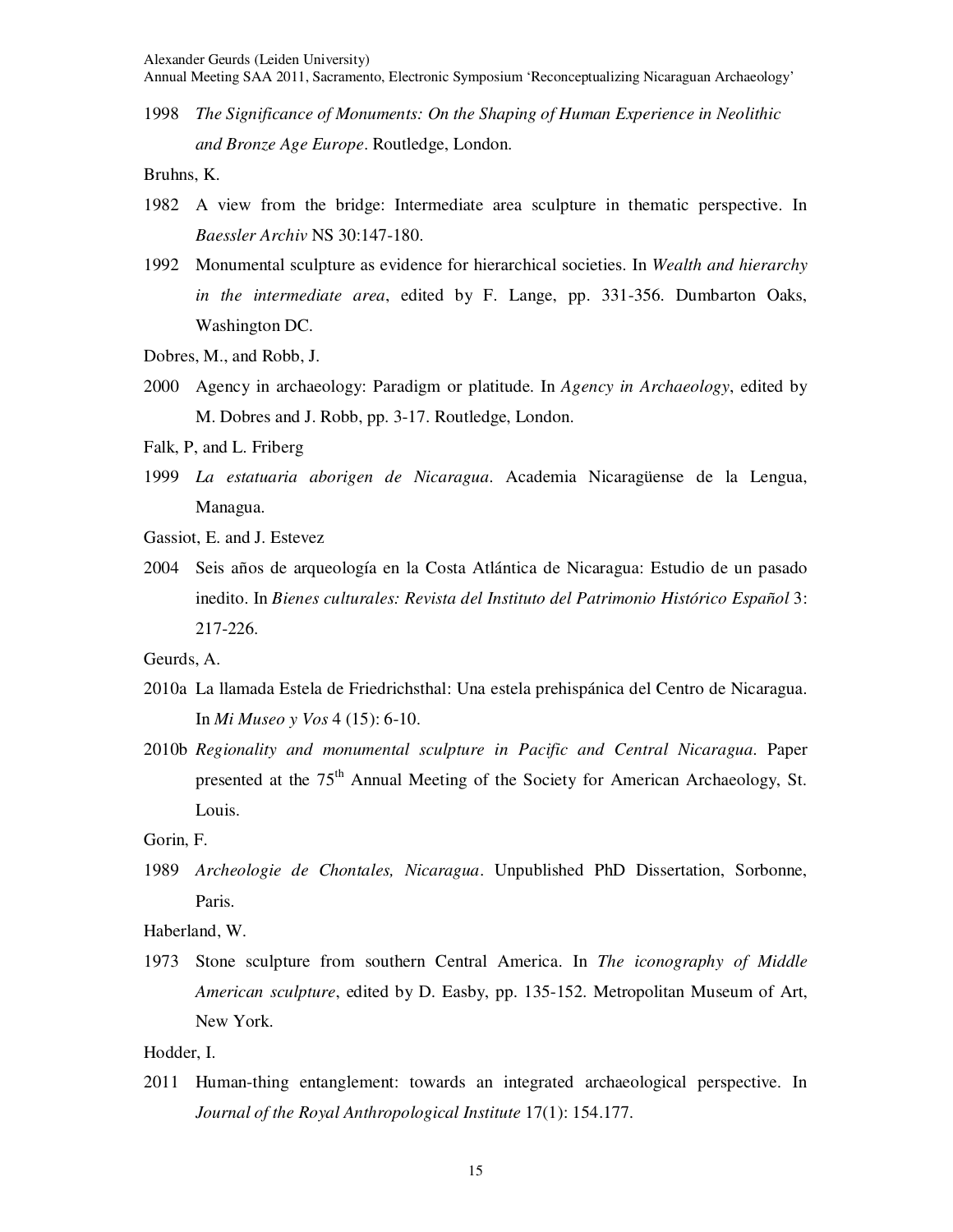Annual Meeting SAA 2011, Sacramento, Electronic Symposium 'Reconceptualizing Nicaraguan Archaeology'

Johnson, M.

2010 *Archaeological Theory. An introduction. Second edition*. Wiley-Blackwell, Malden.

Jones, A.

2003 Technologies of remembrance. Memory, materiality and identity in early Bronze Age Scotland. In *Archaeologies of Remembrance: Death and memory in past societies*, edited by H. Williams, pp. 65-88. Plenum Press, New York.

Joyce, A.

2009 The Main Plaza of Monte Albán: A life history of place. In *The Archaeology of Meaningful Place*, edited by B. Bowser and M.N. Sedeño, pp. 32-55. University of Utah Press, Salt Lake City.

Joyce, R.

- 2004 Unintended Consequences? Monumentality as a Novel Experience in Formative Mesoamerica. In *Journal of Archaeological Method and Theory* 11(1): 5-29.
- 2005 Archaeology of the body. In *Annual Review of Anthropology*

Navarro Genie, R.

2005 Statuaire prehispanique de l'ile d'Ometepe, Nicaragua. In *De L'altiplano mexicain a la Patagonie. Travaux et recherches a l'University de Paris I*, edited by C.Giorgi, pp. 133-160. British Archaeological Reports, Oxford.

McCafferty, G.

2011 *Ten years of Nicaraguan archaeology*. Paper presented at the 76<sup>th</sup> Annual Meeting of the Society for American Archaeology, Sacramento.

Meskell, L. and R. Joyce

2003 *Embodied lives: Figuring ancient Maya and Egyptian experience*. Routledge, London.

Pim, B, and B. Seeman

1869 *Dottings on the roadside*. Chapman and Hall, London.

Parkin, D.

1991 *Sacred void. Spatial images of work and ritual among the Giriama of Kenya*. Cambridge University Press, Cambridge.

Pauketat, T.

2003 Materiality and the immaterial in Historical-Processual archaeology. In *Essential tensions in archaeological method and theory*, edited by T. VanPool and Ch. VanPool. University of the Utah Press, Salt Lake City.

Pauketat, T. and S. Alt

2005 Agency in a postmold? Physicality and the archaeology of culture-making. In *Journal*